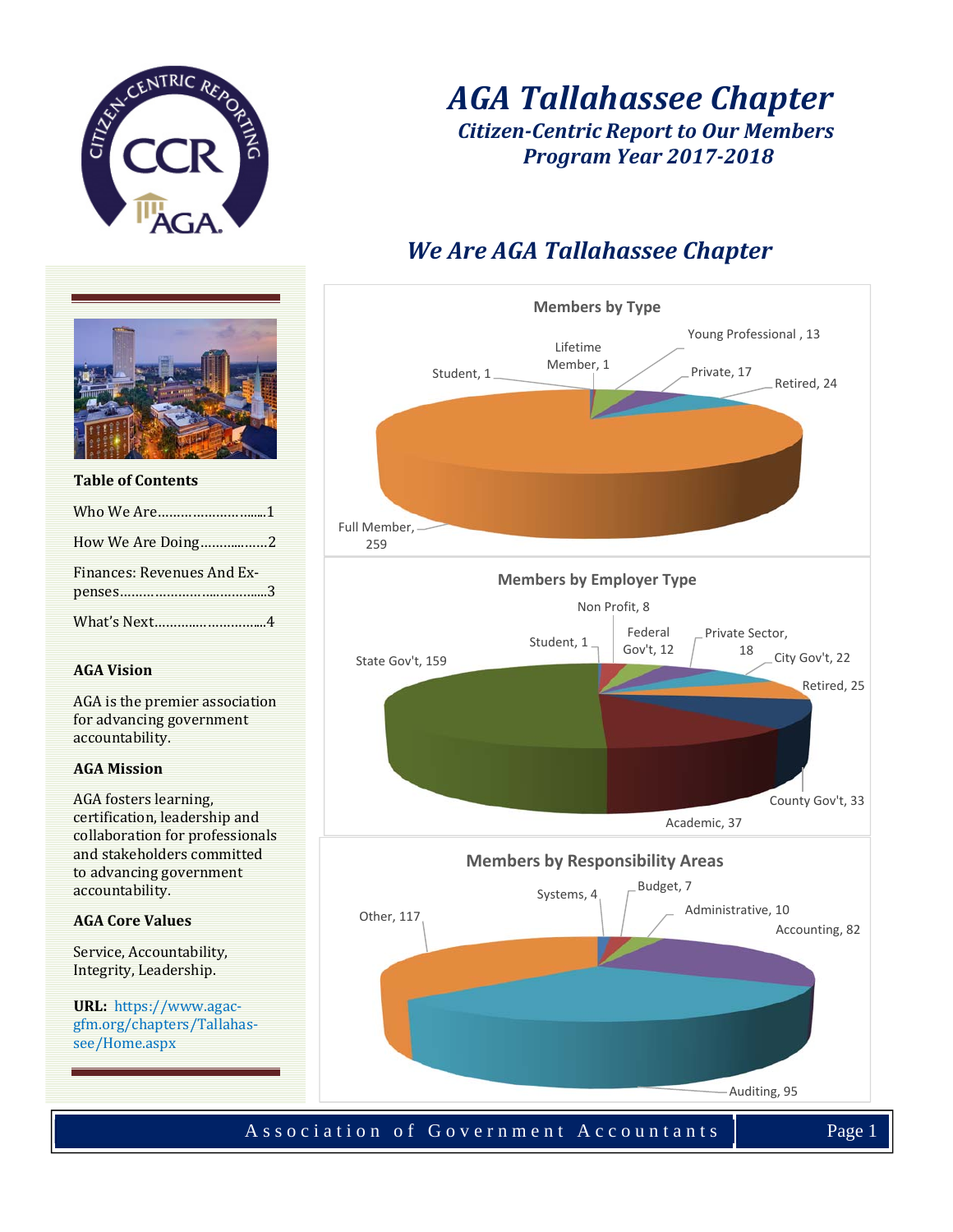# How We Are Doing

#### **Strategic Goals:**

Provide members with quality programs, products and services 

Provide continuing education to meet the changing needs of the government accountability profession

Provide opportunities for members to serve the chapter and gain leadership experience 

Promote AGA's CGFM program 

Promote community service 

Increase membership 

#### **Significant Accomplishments:**

Education 

Community Service 

Developing Future **Leaders** 

### *Education*

AGA Tallahassee provides relevant educational and training opportunities for both members and non-members. In total, the chapter sponsored training events that offered **39 CPE hrs.** 

|                                        |                              | Per    | <b>CPE</b>          | <b>Total</b>    |
|----------------------------------------|------------------------------|--------|---------------------|-----------------|
| <b>Educational Opportunity</b>         | <b>Dates</b>                 | Year   | Credit(s)           | <b>CPE/Year</b> |
| <b>Chapter Luncheons</b>               | <b>Monthly (Sept - June)</b> | 8 Days | 1 CPE hour          | 8               |
| <b>Chapter Hosted Webinars</b>         | Monthly (Sept - June)        | 4 Days | 2 CPE hours         | 8               |
| <b>CGFM Training (Exams 1 &amp; 3)</b> | October                      | 2 Days | 15 CPE hours        | 15              |
| <b>Government Training Event</b>       | <b>February</b>              | 2 Days | <b>15 CPE hours</b> | 15              |
| <b>Members One Day Training Event</b>  | May                          | 1 Dav  | 8 CPE hours         | 8               |

### *Community Service*



| <b>Community Service Events</b>                             | <b>Month</b>      |
|-------------------------------------------------------------|-------------------|
| <b>Ronald McDonald House</b>                                | <b>Year Round</b> |
| <b>Ronald McDonald House - Holiday Dinners for Families</b> | Nov/Dec           |
| Elder Care Service - Elder Elf Program                      | <b>December</b>   |
| National Cemetery for "Wreaths across America"              | <b>December</b>   |
| <b>WFSU (Public Radio) - Spring Pledge Drive</b>            | <b>March</b>      |

# *Developing Future Leaders*

We take pride in the leadership opportunities our chapter provides. We focus on leadership opportunities in our annual government training event in an effort to empower members to step up and be responsible for some portion of the training. Their successes and experiences in these endeavors better prepare them to seek out leadership opportunities not only within our chapter, but also in their careers. Their efforts do not go unnoticed. We offer the following Scholarships and Awards.

| Academic Scholarships Offered                              | <b>Value</b> |
|------------------------------------------------------------|--------------|
| ONE – Academic Scholarship For Part-Time & Full-Time Study | \$1,000      |

#### **Awards Offered**

**Advancing Government Accountability Award**

**Excellence in Government Leadership Award** 

**Emerging Government Leader Award** 

**Tallahassee Chapter Author Award**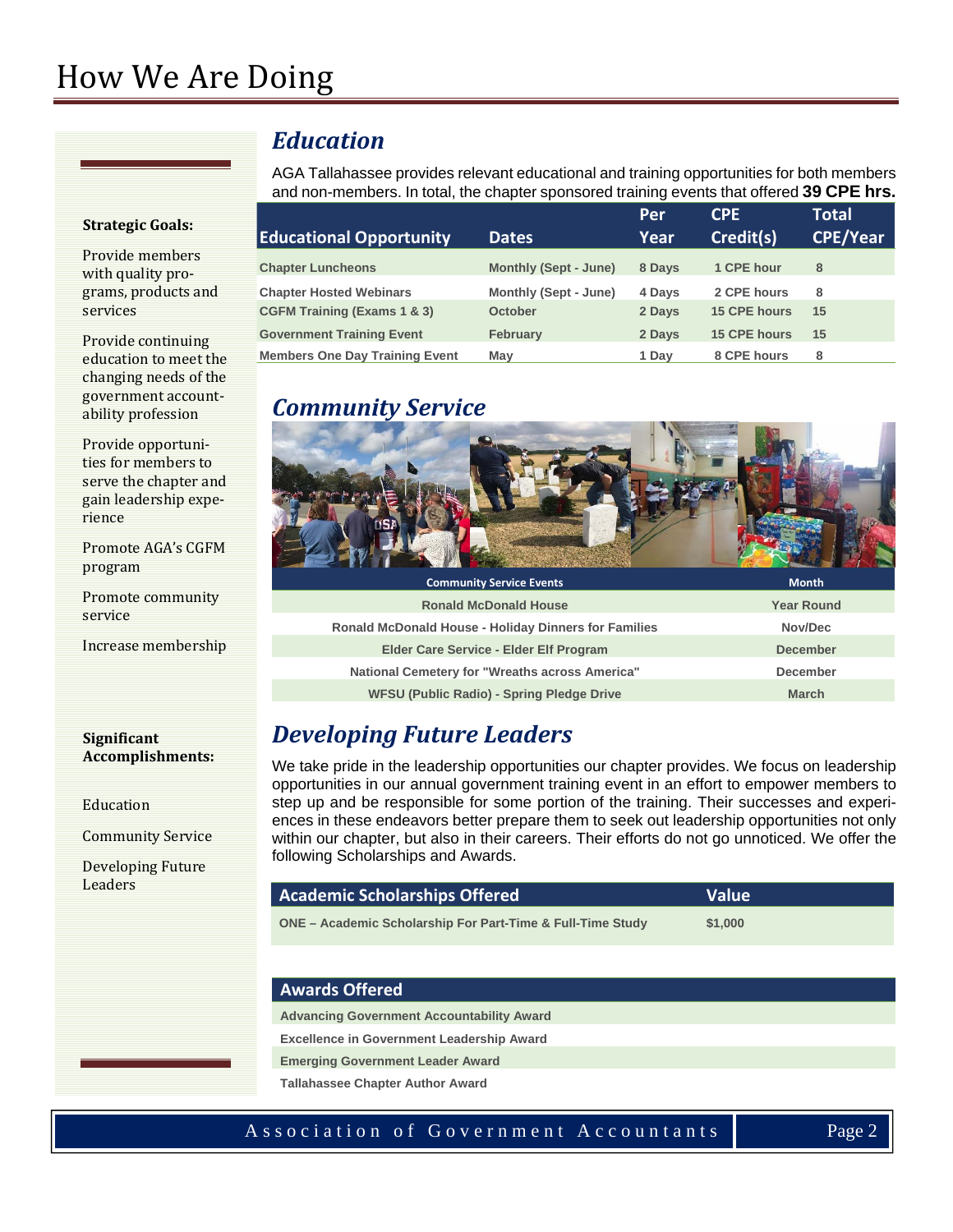### *Revenues:*

| <b>Revenue Sources</b>                            |           |  |
|---------------------------------------------------|-----------|--|
| Income                                            | 2017-2018 |  |
| Governmental Training Event Registration Receipts | 67,840    |  |
| <b>CGFM Receipts</b>                              | 9,200     |  |
| Luncheon Receipts                                 | 4,739     |  |
| Governmental Training Event Exhibitor Receipts    | 2,500     |  |
| <b>National Dues</b>                              | 1,211     |  |
| Local Chapter Dues                                | 956       |  |
| Miscellaneous Income                              | 612       |  |
| <b>Webinar Receipts</b>                           | 345       |  |
| Total                                             | 87,403    |  |

## *Expenses:*

| <b>Expenses</b>                              |           |  |
|----------------------------------------------|-----------|--|
| <b>Expenses</b>                              | 2017-2018 |  |
| <b>Total GTE - Annual Event</b>              | 43,842    |  |
| <b>Total Luncheon Meetings</b>               | 16,892    |  |
| <b>Total CGFM Training</b>                   | 10,241    |  |
| <b>Total General Administrative Expenses</b> | 5,143     |  |
| <b>Total AGA National Expenses</b>           | 2,139     |  |
| <b>Total Webinar Meetings</b>                | 1,257     |  |
| <b>Total Other Program Activities</b>        | 845       |  |
| <b>Total Other Expenses</b>                  | 56        |  |
| Total                                        | 80,414    |  |